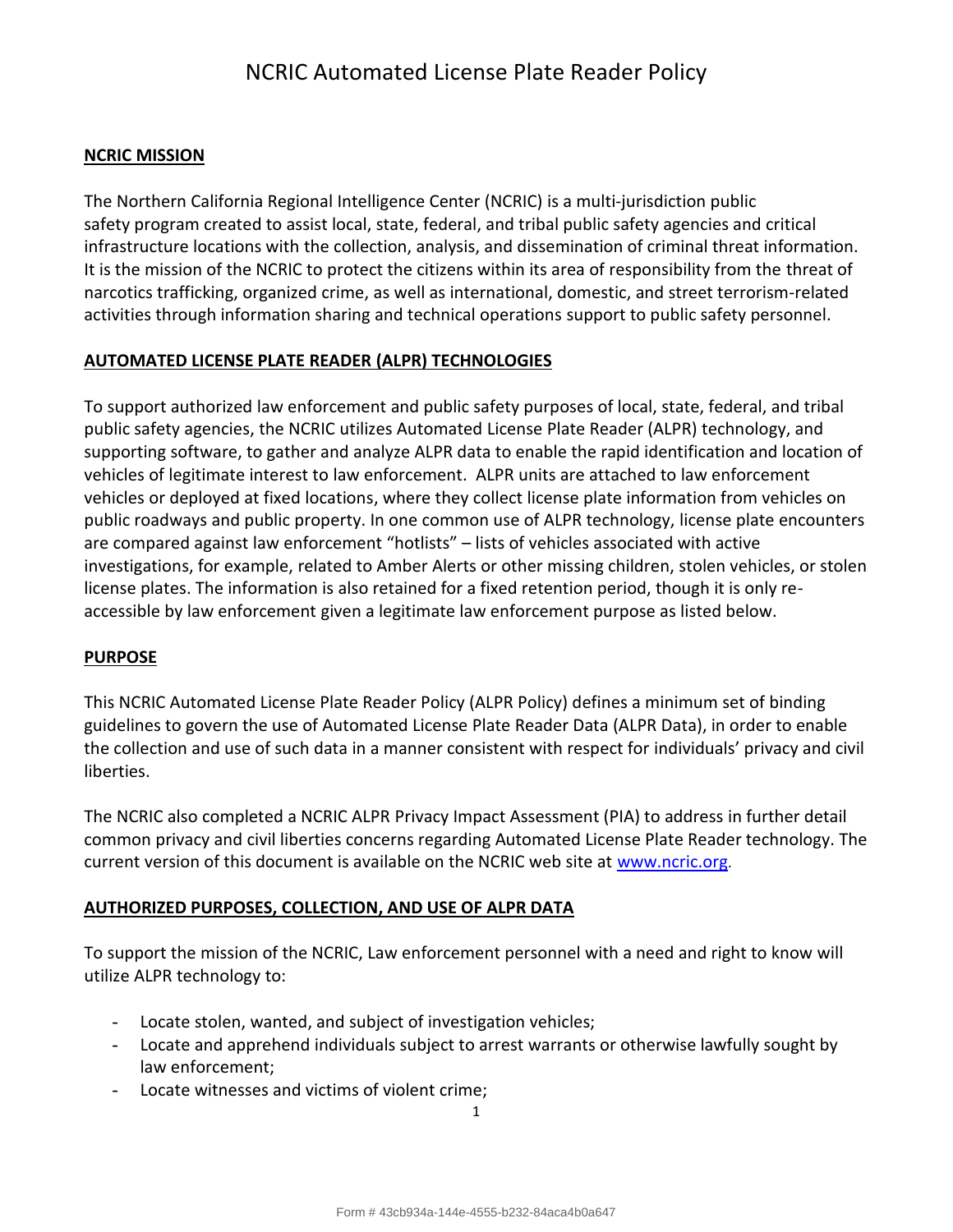- Locate missing children and elderly individuals, including responding to Amber and Silver Alerts;
- Support local, state, federal, and tribal public safety departments in the identification of vehicles associated with targets of criminal investigations, including investigations of serial crimes;
- Protect participants at special events; and
- Protect critical infrastructure sites.

### **RESTRICTIONS ON COLLECTION OF ALPR DATA AND USE OF ALPR SYSTEMS**

NCRIC ALPR units may be used to collect data that is within public view, but may not be used for the sole purpose of monitoring individual activities protected by the First Amendment to the United States Constitution.

ALPR operators may not contact occupants of stolen, wanted, or subject-of-investigation vehicles unless the ALPR operators are sworn law enforcement officers. ALPR operators must rely on their parent agency rules and regulations regarding equipment, protection, self-identification, and use of force when stopping vehicles or making contact.

ALPR operators must recognize that the data collected from the ALPR device, and the content of referenced hotlists, consists of data that may or may not be accurate, despite ongoing efforts to maximize the currency and accuracy of such data. To the greatest extent possible, vehicle and subject information will be verified from separate Law enforcement information sources to confirm the vehicle or subject's identity and justification for contact. Users of ALPR Data must, to the fullest extent possible, visually confirm the plate characters generated by the ALPR readers correspond with the digital image of the license plate in question.

All users of NCRIC ALPR equipment or accessing NCRIC ALPR Data are required to acknowledge that they have read and understood the NCRIC ALPR Policy prior to use of the ALPR System.

In no case shall the NCRIC ALPR system be used for any purpose other than a legitimate law enforcement or public safety purpose.

#### **TRAINING**

Only persons trained in the use of the NCRIC ALPR system, including its privacy and civil liberties protections, shall be allowed access to NCRIC ALPR Data. Training shall consist of:

- Legal authorities, developments, and issues involving the use of ALPR Data and technology
- Current NCRIC Policy regarding appropriate use of NCRIC ALPR systems;
- Evolution of ALPR and related technologies, including new capabilities and associated risks;
- Technical, physical, administrative, and procedural measures to protect the security of ALPR Data against unauthorized access or use; and

 $\mathfrak{p}$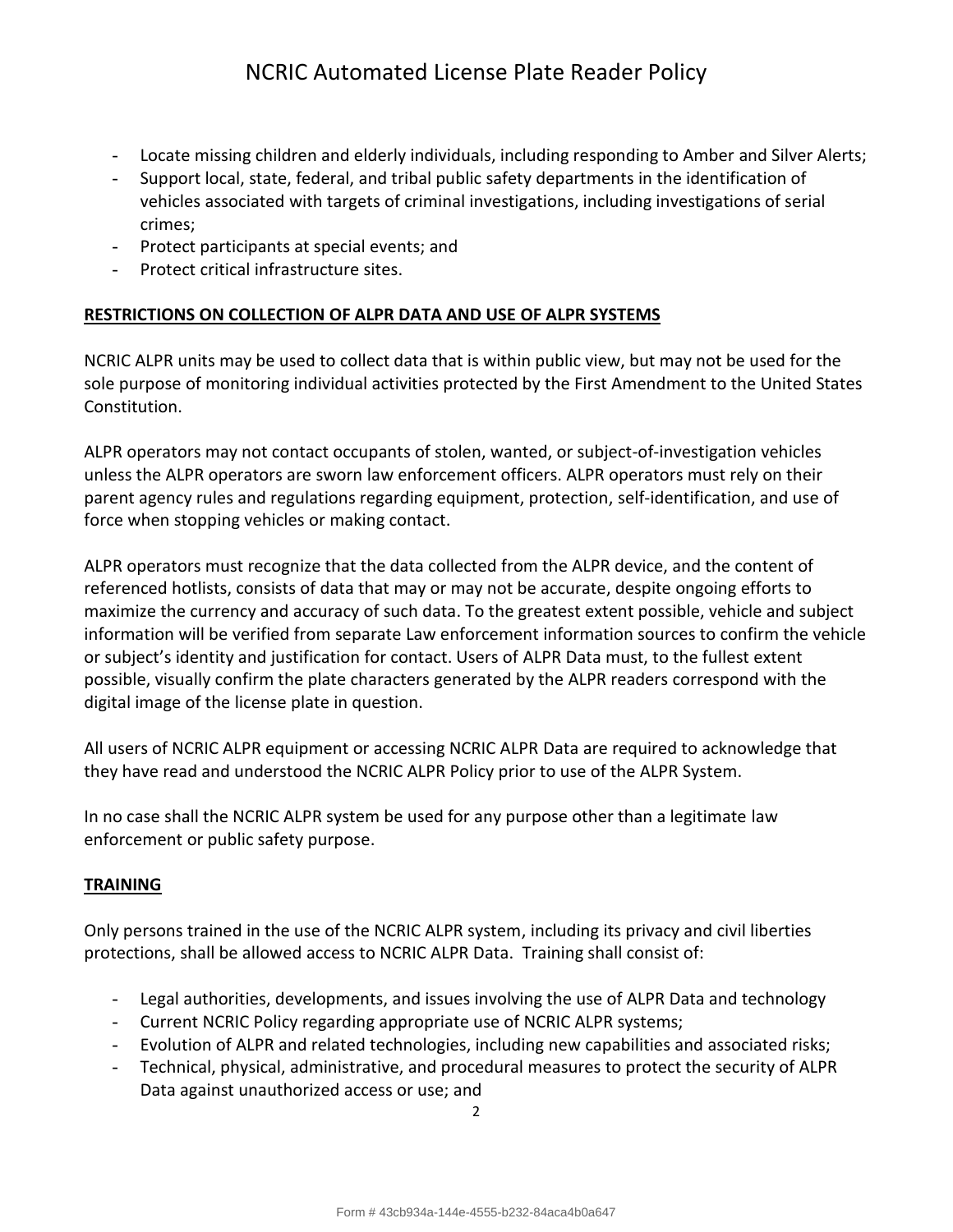- Practical exercises in the use of the NCRIC ALPR system

Training shall be updated as technological, legal, and other changes that affect the use of the NCRIC ALPR system occur.

## **AUDIT**

Access to, and use of, ALPR Data is logged for audit purposes. Audit reports will be structured in a format that is understandable and useful and will contain, at a minimum:

- The name of the law enforcement user;
- The name of the agency employing the user;
- The date and time of access;
- The activities executed, including any license plates searched for;
- The supplied authorized law enforcement or public safety justification for access; and
- A case number associated with the investigative effort generating the ALPR data query.

Audit reports will be provided periodically and on request to supervisory personnel at the NCRIC and partner agencies.

In addition, no less frequently than every 12 months, the NCRIC will audit a sampling of ALPR system utilization from the prior 12 month period to verify proper use in accordance with the above authorized uses. Any discovered intentional misconduct will lead to further investigation, termination of system access, and notification of the user's parent agency for appropriate recourse. In addition, the auditing data will be used to identify systemic issues, inadvertent misuse, and requirements for policy changes, training enhancements, or additional oversight mechanisms.

These ALPR audits shall be conducted by a senior NCRIC official other than the person assigned to manage the NCRIC ALPR function. Audit results shall then be reported to the Director of the NCRIC.

## **DATA QUALITY AND ACCURACY**

The NCRIC will take reasonable measures to ensure the accuracy of ALPR Data collected by NCRIC ALPR units and partner agency ALPR systems. Errors discovered in ALPR Data collected by NCRIC ALPR units are marked, corrected, or deleted in accordance with the type and severity of the error in question. Errors discovered in ALPR Data collected from partner agencies' ALPR systems are communicated back to the controlling agency to be addressed as deemed appropriate by that agency or in accordance with the agency's own ALPR data policies.

As the downstream custodian of "hotlists", the NCRIC will provide the most recent versions of these lists available and ensure the lists are refreshed from state or federal sources on a daily basis.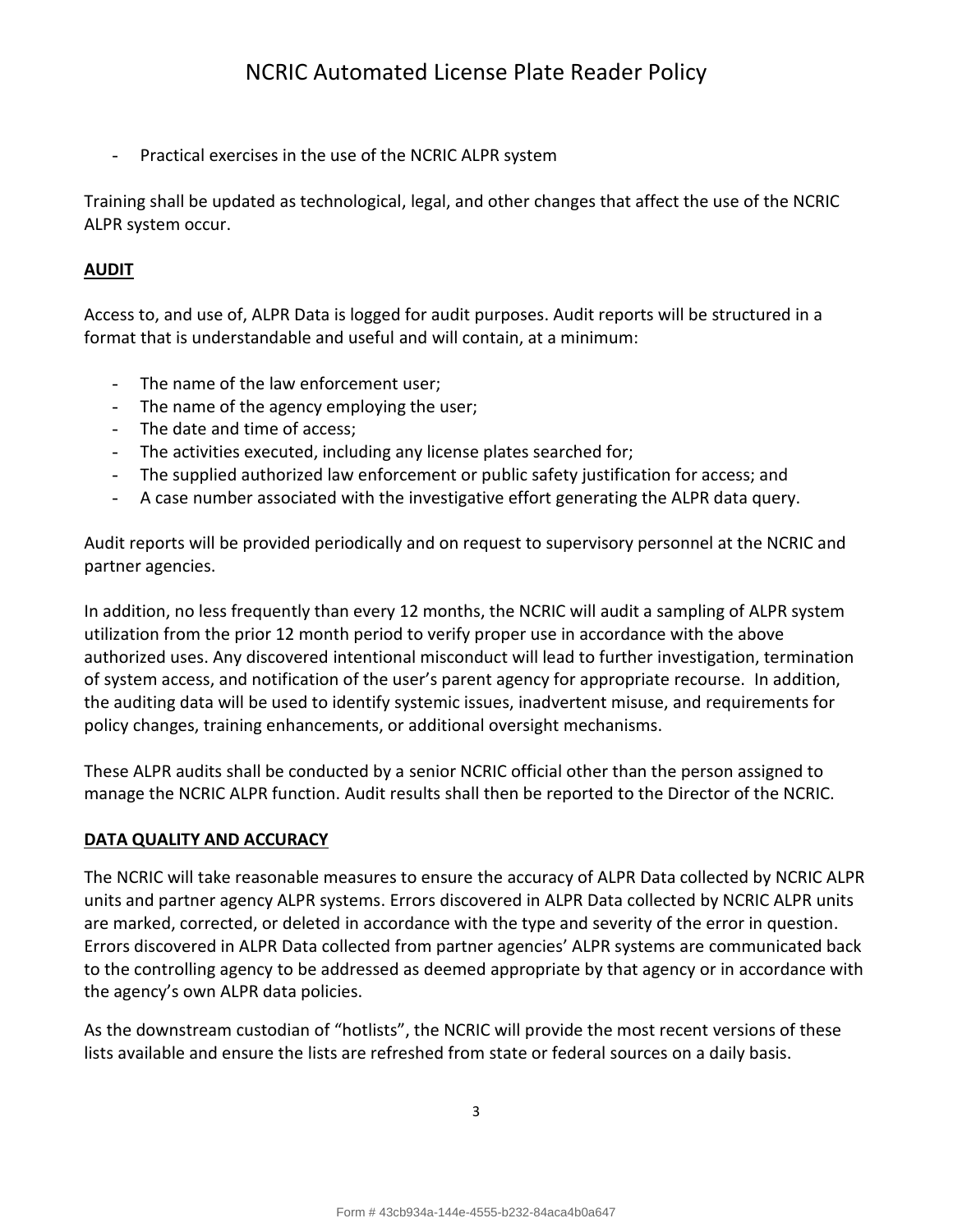The NCRIC acknowledges that, in rare instances ALPR units may inadvertently capture information contrary to the collection guidelines set forth in this policy. Such records will be purged upon identification. Any discovered notable increase in frequency of these incidents from specific ALPR units or agencies will be followed up with for equipment repairs, camera realignment, or personnel training as necessary.

### **PHYSICAL AND ELECTRONIC SECURITY OF ALPR DATA:**

Data collected by ALPR systems is stored in a secured law enforcement facility with multiple layers of physical security and 24/7 security protections. Physical access is limited to law enforcement staff in good standing who have completed background investigations and possess an active security clearance at the "SECRET" or higher level.

NCRIC will utilize strong multi-factor authentication, encrypted communications, firewalls, and other reasonable physical, technological, administrative, procedural, and personnel security measures to mitigate the risks of unauthorized access to the system.

### **RETENTION OF ALPR DATA:**

ALPR Data collected by NCRIC ALPR units or shared from partner agencies' ALPR units shall not be retained longer than 12 months, or the length of time required by the partner agency who is custodian of the record – whichever is shorter. Once the retention period has expired, the record will be purged entirely from all active and backup systems unless a reasonable suspicion has been established that the vehicle identified by the ALPR read is connected to criminal activities.

ALPR records matching an entry in a current law enforcement hotlist will trigger an immediate notification to the officer operating the ALPR unit, the active dispatch officer at the agency owning the ALPR unit, the NCRIC, and the custodial agency of the hotlist. Such notifications are also subject to a maximum retention of 12 months.

ALPR Data obtained with license plate information not appearing on hotlists, and with no immediate reasonable connection to criminal activity, will be retained in secure systems so as to only be made accessible to authorized personnel for a maximum period of twelve months, then purged entirely from all systems. If during the specified retention period there is information which supports a legitimate law enforcement purpose (see above section enumerating AUTHORIZED PURPOSES, COLLECTION, AND USE OF ALPR DATA) as to a license plate or partial license plate which was recorded and is retained in these systems, then limited access will be permitted for predicate-based querying for potential matches against the parameters specific to the legitimate law enforcement purpose. Such events shall be recorded in an access log showing date, time, name of person seeking access, agency of employment, reason for access, and tracking identifiers such as an agency case number.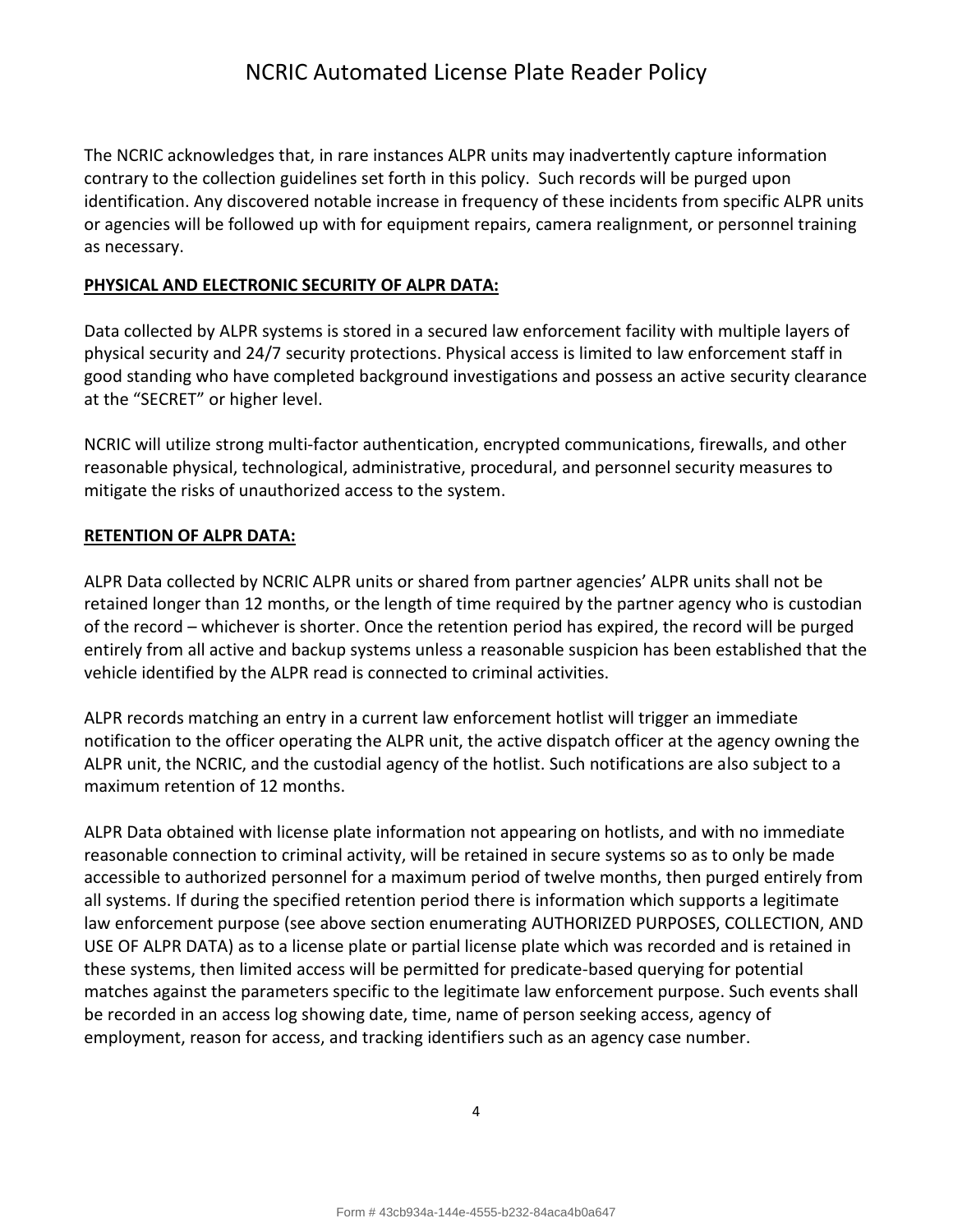ALPR records of vehicles having been identified and linked to criminal investigation will be entered into the relevant NCRIC database(s) and retained for a period of no more than five years. If during the fiveyear period NCRIC personnel become aware that the vehicle license plate information is no longer associated with a criminal investigation, it will be purged from the NCRIC's databases.

### **CUSTODIAN OF RECORDS AND RECORDS REQUESTS**

Each agency operating ALPR technology retains control and ownership as the official custodian of its records, and must independently verify all external information obtained via NCRIC Information Systems. To the extent permitted by law, requests for information under the California Public Records Act or Freedom of Information Act or similar applicable laws will be directed back to the owner of the requested data.

### **SYSTEM MANAGEMENT AND ACCOUNTABILITY**

The NCRIC shall assign a senior officer who will have responsibility, and be accountable, for managing the ALPR Data collected and ensuring that the privacy and civil liberties protection and other provisions of this ALPR Policy are carried out. This individual shall also be responsible for managing a process for maintaining the most current and accurate hotlists available from NCRIC law enforcement sources. This individual shall also have the responsibility for the security of the hotlist information and any ALPR Data which is maintained by the NCRIC. It remains, however, the personal responsibility of all officers with access to ALPR Data to take reasonable measures to protect the privacy and civil liberties of individuals, as well as the security and confidentiality of ALPR Data.

### **COMMERCIALLY CREATED ALPR DATA**

Except as explicitly authorized below with regard to critical infrastructure, the NCRIC will not share NCRIC or partner agency ALPR Data with commercial or other private entities or individuals.

### **DISSEMINATION**

The NCRIC may disseminate ALPR data to any governmental entity with an authorized law enforcement or public safety purpose for access to such data. The NCRIC assumes no responsibility or liability for the acts or omissions of other agencies in making use of the ALPR data properly disseminated. Though the NCRIC will make every reasonable effort to ensure the quality of shared ALPR Data and hotlists, it cannot make absolute guarantees of the accuracy of information provided.

ALPR Information may be disseminated to owners and operators of critical infrastructure in circumstances where such infrastructure is reasonably believed to be the target of surveillance for the purpose of a terrorist attack or other criminal activity. In these situations, the NCRIC also will make notification to appropriate local, state, and federal law enforcement agencies.

5